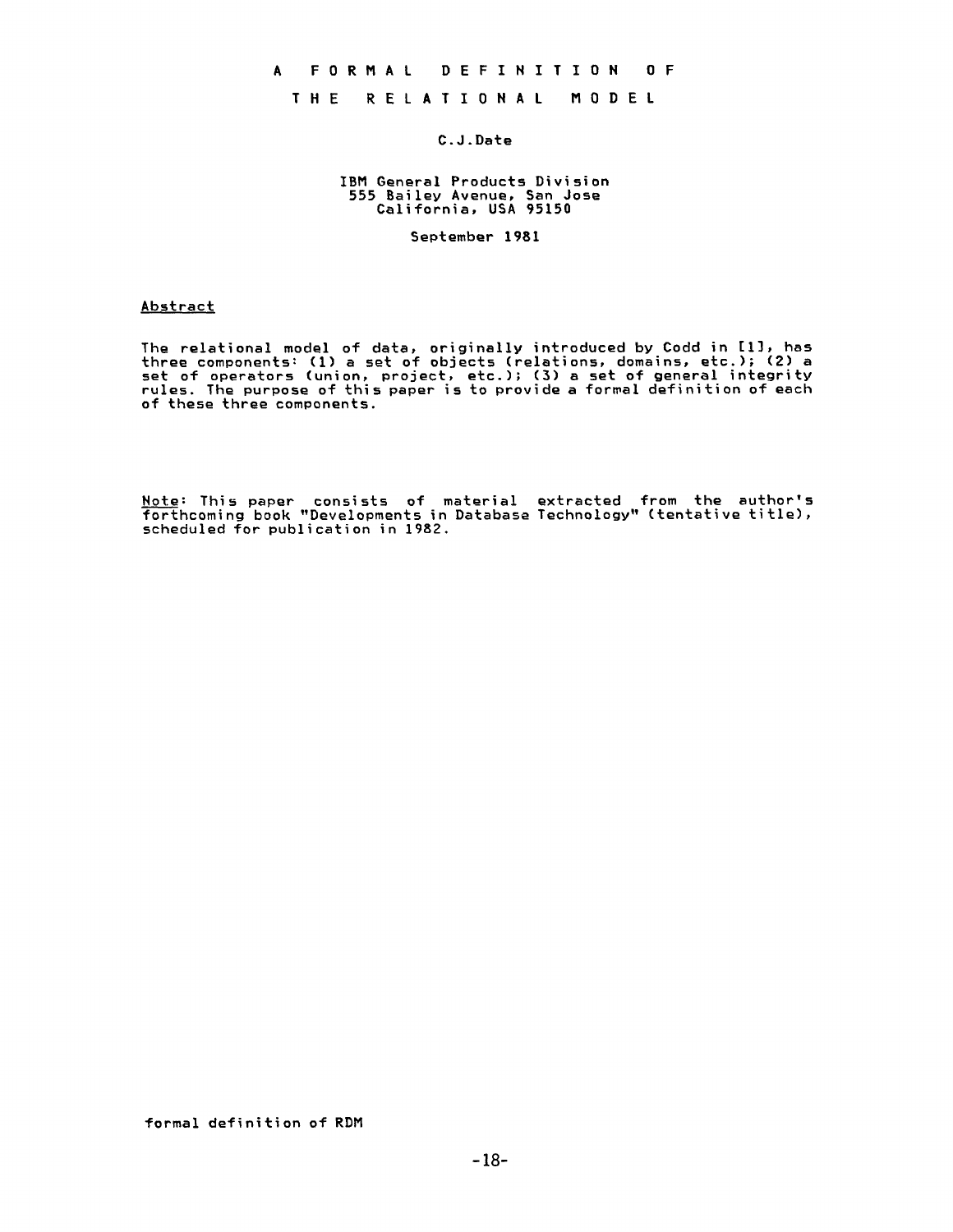The relational model of data, first introduced by Codd in 1970 [I], has undergone a certain amount of revision and refinement since its original formulation. It is true, and indeed significant, that the changes have been evolutionary, not revolutionary, in nature; nevertheless, the situation is now that (to this writer's knowledge) there does not exis any particularly formal definition of the relational model as it currently stands. It therefore seems worthwhile to attempt such a definition, to provide a convenient source of reference for the material and to pave the Nay for an understanding of some of the more recent work on extending the model to incorporate additional meaning [23. (Note: Reference [2] does include a definition of the "basic" relational model as well as of numerous extensions thereto, but that definition is considerably less formal than the one given in the present paper.)

The relational model, like any other data model, consists of three components [33:

- (1) a set of objects;
- (2) a set of operators;
- (3) a set of general integrity rules.

Ne examine each of these components in turn, under the headings "Relational database", "Relational operations", and "Relational rules", respectively. Our definitions cover the following concepts, among others:

| Relational database            | Relational operations              |
|--------------------------------|------------------------------------|
| $\bullet$ domain<br>• relation | $\bullet$ union<br>• difference    |
| (i.e., relation variable)      | • product                          |
| • real relation                | (i.e., extended Cartesian product) |
| (base relation)                | $\bullet$ theta-selection          |
| • virtual relation             | • projection                       |
| (view)                         | $\bullet$ theta-join               |
| • degree                       | $\bullet$ equijoin                 |
| • attribute                    | • natural join                     |
| • tuple                        | • relational-assignment            |
| • candidate key                |                                    |
| • primary key                  | Relational rules                   |
| • alternate kev                |                                    |
| • named relation               | • entity integrity                 |
| • unnamed relation             | • referential integrity            |

As already stated, we are concerned in this paper with formal definitions of these concepts; we will not generally be discussing their intended interpretation (the reader is assumed to be familiar with such informal aspects already; see, e.g., reference ES] for a tutorial treatment). Also, it should be stressed at the outset that the precise scope of "the relational model" as defined herein reflects to some extent a personal choice on the part of the writer. Other definitions are possible, and may  $\,$ either include additional concepts or exclude some concepts that are included here. Thus, for example, we choose to exclude the operators  $\,$ introduced in L2J for dealing with null values, for reasons given in L7J.  $\,$ 

We begin with the notion of relational-system. (Note: For the purposes of this paper we shall use certain typographical conventions whenever we wish to be formal. First, all terms to be formally defined will be hyphenated, if necessary, to exclude any intervening blanks. Second, terms defined by means of the production rules of Figs. 1 and 2, such as <relational-database>, will additionally be enclosed in angle brackets.) A relational-system is a database system constructed in accordance with the relational model. More formally, a relational-system consists of three components: a <relational-database>, a collection of <relational-operation>s, and two <relational-rule>s.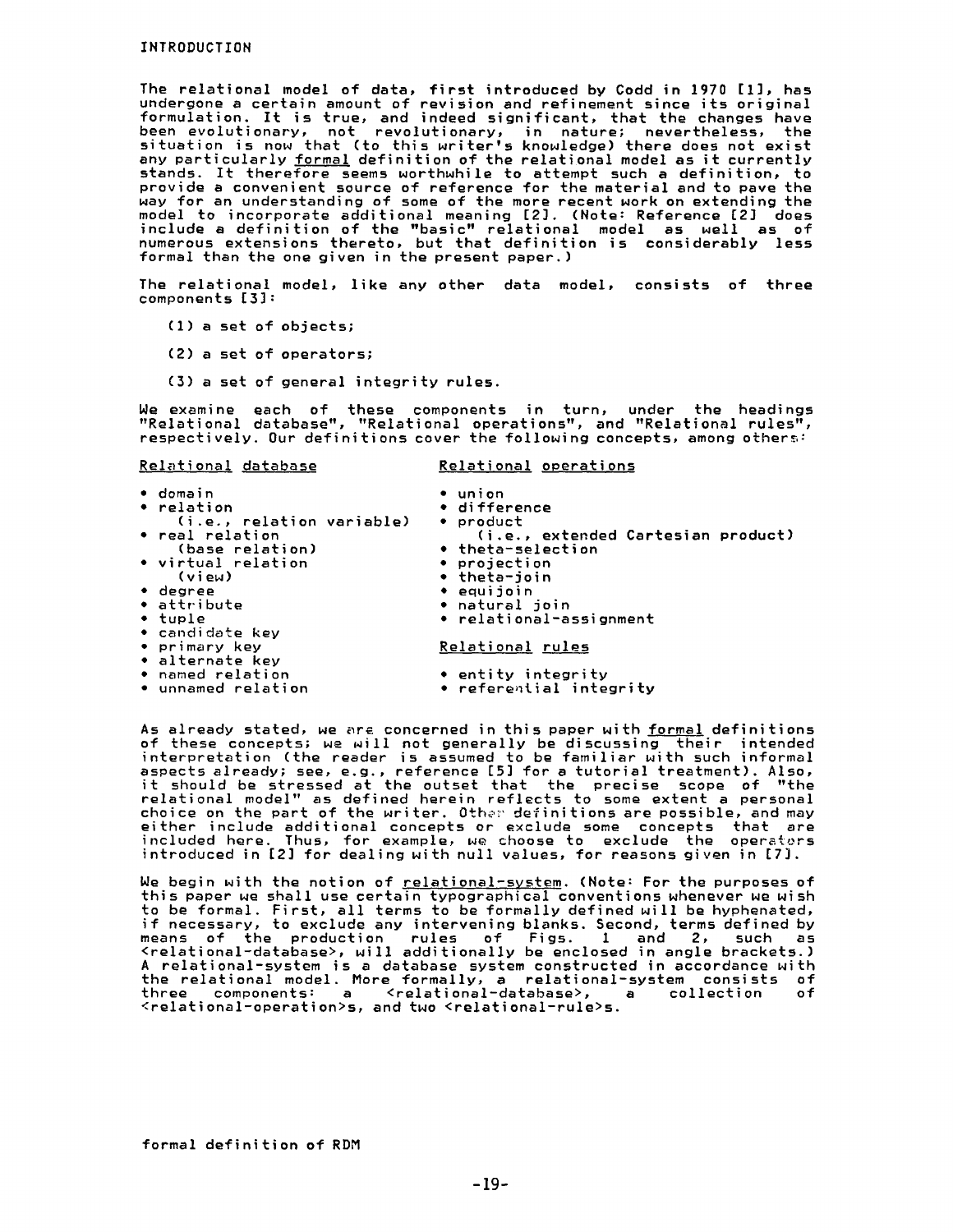As already indicated, it is convenient to summarize the structure of a <relational-database> by means of a set of production rules (Fig. i). Please note that Fig. 1 is not a proposal for a concrete syntax for relational database declarations; rather, it is an abstract syntax, whose function is merely to indicate the abstract structure of the various objects being defined. Observe in particular that the syntax does not include any mention of the parentheses or other separators that would be needed in practice to avoid ambiguity.

In presenting the syntax we make use of the following convenient shorthand. Let <xyz> be an arbitrary syntactic category. Then the expression <xyz-set> is also a syntactic category, representing an unordered, possibly empty set of objects of type <xyz>.

- 1. <relational-database> ::= <domain-set> <relation-set> 2. <domain> ::= <domain-name> <domain-value-set> <ordering-indicator>
- 3. <domain-name> ::= <name>
- q. <domain-value> ::= <atom>
- **5.** <ordering-indicator> ::= YES I No
- 6. <relation> ::= <named-relation> I <unnamed-relation>
- 7. <named-relation> ::= <real-relation> I <virtual-relation>
- **8.** <real-relation> ::= <relation-name> <attribute-set> <primary-key> <alternate-key-set> <tuple-set>
- 9. <relation-name> ::= <name>
- 10. <attribute> ::= <attribute-name> <domain-name>
- 11.  $\left\{\text{attribute-name}\right\}$ <br>::=  $\left\{\text{name}\right\}$ ::= <name>
- 12. <primary-key> ::= <candidate-key>
- 13. <candidate-key> ::= <attribute-name-set>
- lq. <alternate-key> ::= <candidate-key>
- 15. <tuple> ::= <attribute-value-set>
- 16. <attribute-value> ::= <attribute-name> <domain-value>
- 17. <virtual-relation> ::= <relation-name> <relational-expression>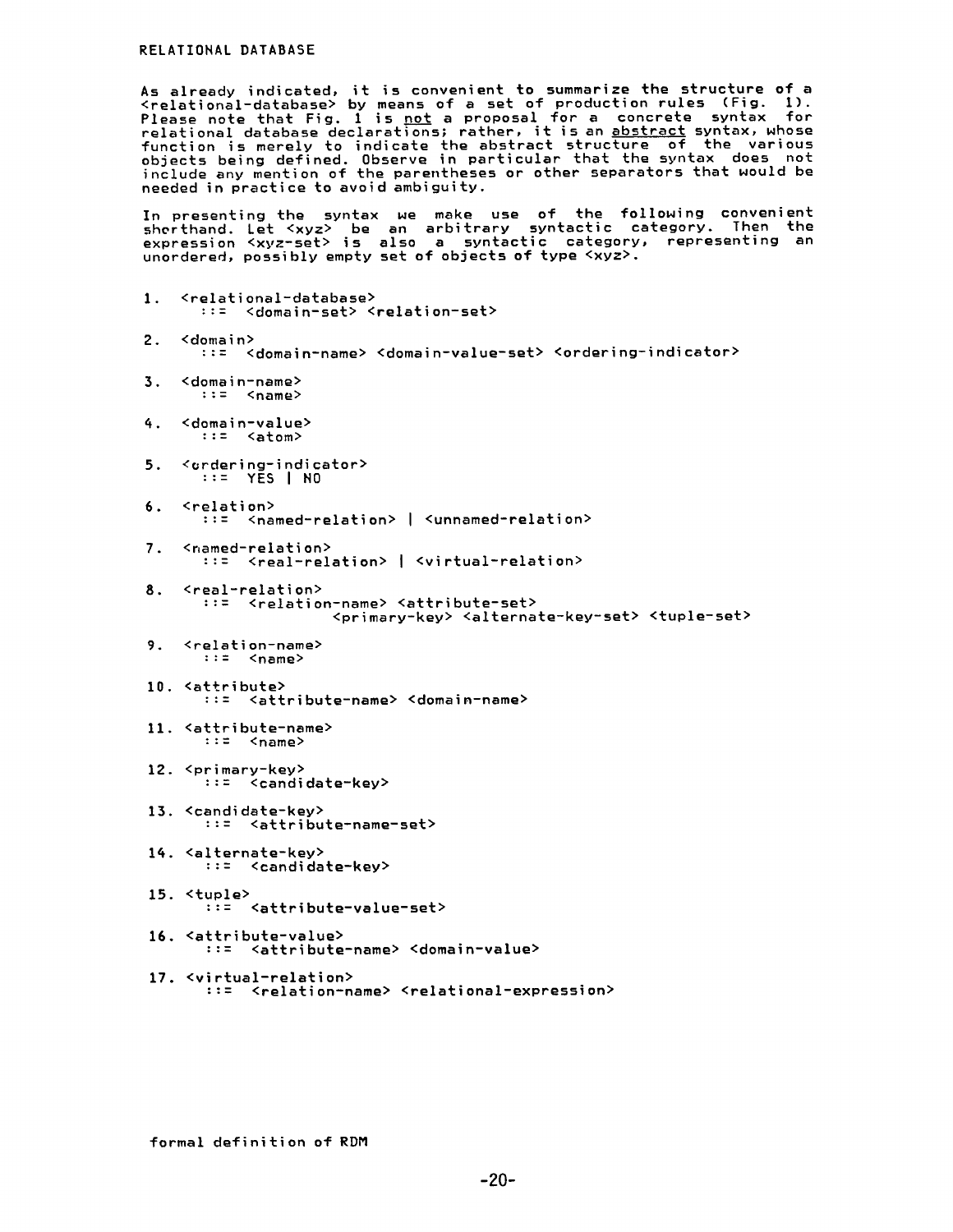#### 18. <unnamed-relation> ::: <relational-expression>

Fiq. l: The structure of a relational-system (Part 1 of 3): the <relational-database>

Now we discuss the constructs of Fig. I in detail. The following paragraphs are numbered to correspond to the production rules of the figure.

I. A <relational-database> consists of a set of <domain>s and a set of <relation>s. Two point5 arise immediately. First, note that we are using the term <relational-database> to mean, specifically, a <u>variable</u>, in the programming language sense; the value of this variable is assumed to change with time. Similar remarks apply to <relation> (but not to <domain>; a <domain> is <u>not</u> a variable, and its value does not change with time). Second, our definition of relational-system is still rather static, the previous point notwithstanding; that is, the<br><relational-operation>s(defined in Fig. 2,later)make no provision for adding new <named-relation>s to the database, nor for destroying existir <named-relation>s, nor for any other changes to the database declaration. Extension of the definitions to handle these aspects is beyond the scope of this paper.

2. A <domain> consists of a <domain-name>, a (fixed, nonempty) set of <domain-value>s, and an <ordering-indicator>.

3. A <domain-name> is simply a <name>, representing the name of the <domain> concerned. (We do not define <name>s any further in this syntax.) Every <domain> in a given <relational-database> must have a unique <domain-name>.

4. A <domain-value> is an <atom> - i.e., a value that is nondecomposable so far as the relational-system is concerned. All <domain-value>s for a given <domain> are of the same data-type. We choose not to formalize the notion of "data-type" in this presentation.

Note: We assume for the present that <domain>s may include null values - i.e., that the null value is a legal <atom>. However, we do not consider null values in any real depth in this paper. In particular, we do not consider the special treatment required by null values in the definition of <relational-operation>s such as <union>. See [7] for such a discussion.

5. The <ordering-indicator> indicates whether the <domain> concerned is ordered - i.e., whether the operator "greater than" is applicable between pairs of <atom>s from the <domain>.

6. A  $\leq$  relation> is either a  $\leq$   $\leq$   $\leq$   $\leq$   $\leq$   $\leq$   $\leq$   $\leq$   $\leq$   $\leq$   $\leq$   $\leq$   $\leq$   $\leq$   $\leq$   $\leq$   $\leq$   $\leq$   $\leq$   $\leq$   $\leq$   $\leq$   $\leq$   $\leq$   $\leq$   $\leq$   $\leq$   $\leq$   $\leq$   $\leq$   $\leq$   $\$ 

7. A <named-relation> is either a <real-relation> or a <virtual-relation>.

**8. A <real-relation> consists of a <relation-name>, a nonempty set of a setral pointing of set of setral and a** <attribute>s, a <primary-key>, a set of <alternate-key>s, and a (time-varying) set of <tuple>s.

9. A <relation-name> is a <name> (it is the name of the <named-relation> concerned). Every <named-relation> in a given <relational-database> must have a unique <relation-name>.

I0. An <attribute> consists of an <attribute-name> and a <domain-name>. The <domain> identified by <domain-name> is said to correspond to the <attribute> identified by <attribute-name> (see paragraph 11); equivalently, the <attribute> identified by <attribute-name> is said to be <u>defined on</u> the <domain> identified by <domain-name>. The number of <attribute>s in the <attribute-set> of a given <relation> is the <u>degree</u> of the <relation> concerned.

Note: As we shall see later, al\_\_\_ll <relation>s (<real-relation>s, <virtual-relation>s, and <unnamed-relation>s) possess an <attribute-set>. For reasons to be explained, however, our formalism shows <attribute-set> as an explicit component of <real-relation>s only. Similar remarks apply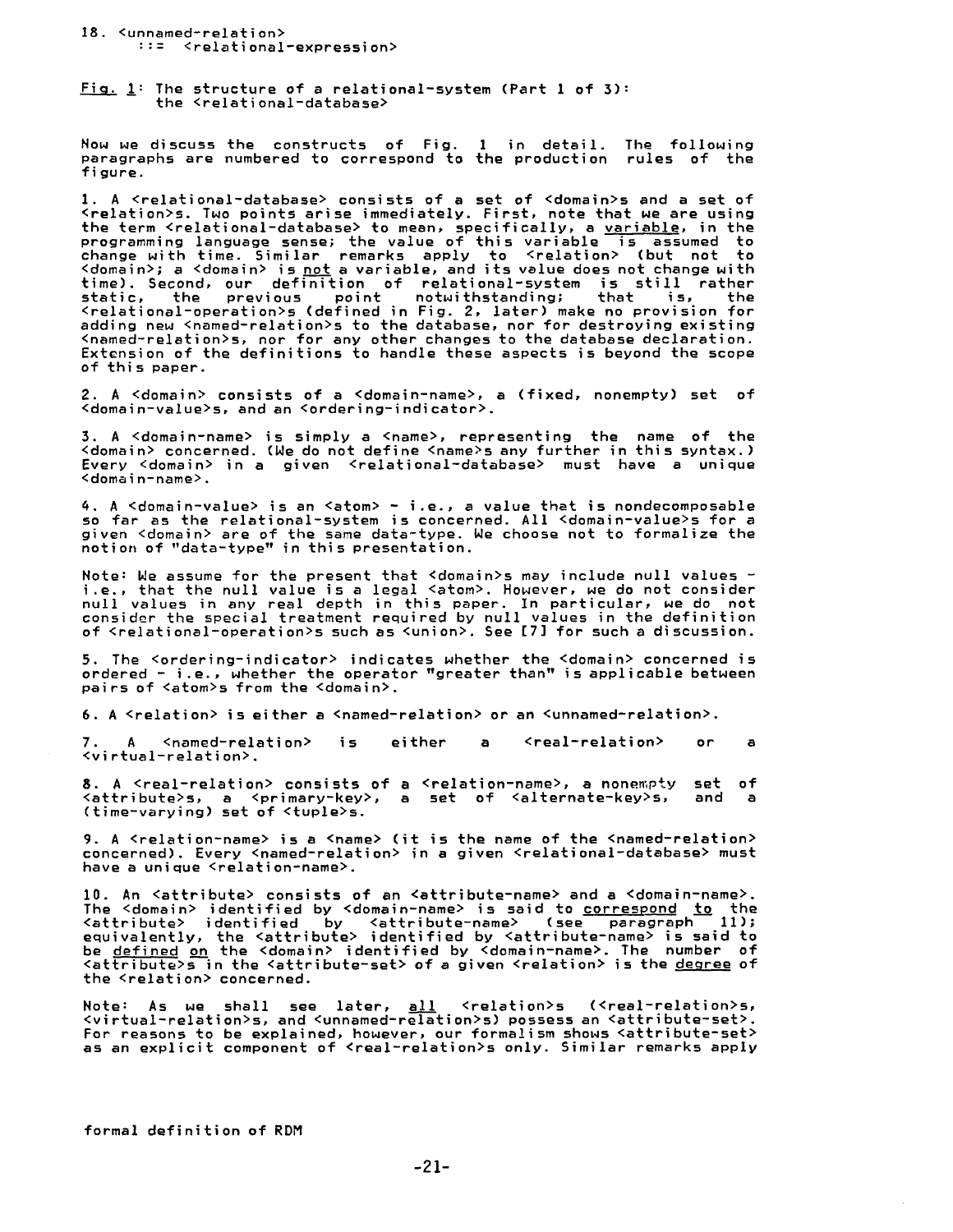to <primary-key>, <alternate-key-set>, and <tuple-set>; see paragraphs  $12 - 16$ .

11. An <attribute-name> is a <name> (it is the name of the <attribute> concerned). No two <attribute>s of a given <relation> can have the same <attribute-name>.

12. A <primary-key> is a <candidate-key> (see paragraph 13). Every <relation> has exactly one <primary-key>.

13. A <candidate-key> is a nonempty set of <attribute-name>s. Every <attribute-name> appearing in a given <candidate-key> must be the <attribute-name> for some <attribute> of the <relation> concerned. Every <candidate-key> of a <relation> R satisfies the following two properties:

• Uniqueness property

At any given time, no two <tuple>s of the current <tuple-set> of R have the same combination of <attribute-value>s for the set of <attribute>s designated by the specified <attribute-name-set> (see paragraphs 15 and 16).

• Minimality property

No <attribute-name> can be discarded from the specified <attribute-name-set> without destroying the uniqueness property.

Conversely, any <attribute-name-set> possessing these two properties is a <candidate-key>.

For a given <relation>, exactly one <candidate-key> is (arbitrarily) designated as the <primary-key>, and all other <candidate-kev>s are designated as <alternate-key>s (for that <relation>). Note: The distinction between <primary-key> and <alternate-key> is significant in practice only for <real-relation>s, not for <virtual-relation>s and not for <unnamed-relation>s.

lq. An <alternate-key> is a <candidate-key>. Every <relation> has zero or more <alternate-key>s. See paragraph 13.

15. A <tuple> is a set of <attribute-value>s. The <tuple-set> of a given <relation> represents, informally, the value of that <relation>. Let R be a <relation> and let T be the <tuple-set> within R at some particular time. Then every <tuple> of T <u>conforms to</u> the <attribute-set> of R; that is, it contains exactly one <attribute-value> for each distinc <code><attribute></code> of R, and the <code><attribute-name></code> within that <code><attribute-valu</code> is the name of that <attribute> (see paragraph 16).

16. An <attribute-value> consists of an <attribute-name> and a <domain-value>. The <domain-value> is a value from the (unique) <domain> corresponding to the <attribute> identified by <attribute-name>. (Informally, we often consider the <domain-value> alone as the "attribute-value," and ignore the <attribute-name> component.)

17. A <virtual-relation> consists of a <relation-name> and a <relational-expression>. The <relational-expression> is an expression of the relational algebra, whose function is to specify the definition of the <virtual-relation> in terms of other <named-relation>s in the <relational-database> (see Fig. 2). The <virtual-relation>, like a <real-relation>, possesses both <attribute>s and a <tuple-set>; however, the <attribute>s and <tuple-set> of a <virtual-relation> are derived, in a manner to be explained later, from the <relational-expression>, and are therefore not shown as separate syntactic components. We also omit any mention of <candidate-key> (and <primary-key> and <alternate-key>); while these concepts do apply to <virtual-relation>s, they are not particularly significant in this context, and we exclude them from our formalism accordingly.

18. An <unnamed-relation> consists of a <relational-expression>. Informally, the <unnamed-relation> represents the result of evaluating that <relational-expression>. The remarks in paragraph 17 concerning <attribute>s, <tuple-set>, and <candidate-key>s (and <primary-key> and <alternate-key>s) apply to <unnamed-relation>s also, mutatis mutandis.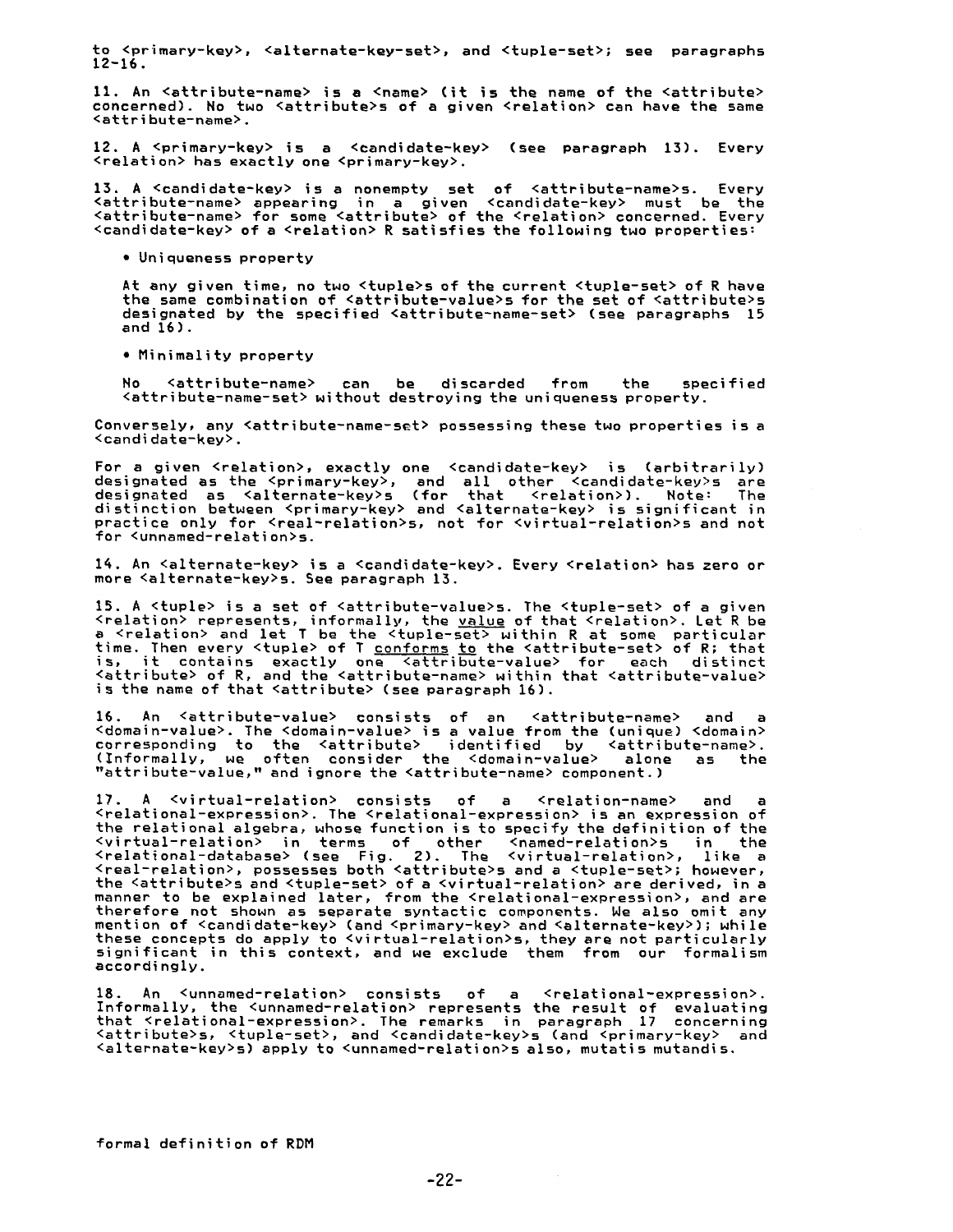The operations of the relational algebra are an integral component of the relational model. A particular relational implementation may support the operators of the algebra directly, or it may provide some alternative set of constructs, such as those of the relational calculus (tuple version or domain version  $[4,9]$ ). Here we consider just the algebraic operators, since they are in a sense the most fundamental. Again we present our definitions in terms of a set of production rules (Fig. 2); again this syntax should not be construed as a proposal for a concrete language.

We also define a <relational-assignment> operator (not part of the relational algebra per se). The function of this operator is to assign the result of evaluating some specified <relational-expression> to some specified <real-relation>.

19. <relational-operation> ::= <relational-algebra-operation> I <relational-assignment> 20. <relational-aIgebra-operation> ::= <union> I <difference> I <product> I <theta-selection> I <projection> 21. <union> ::= UNION <relation-name> <relation-name> <correspondence> 22. <correspondence> ::= <attribute-name-pair-set> 23. <attribute-name-pair> ::= <attribute-name> <attribute-name> 2q. <difference> ::= DIFFERENCE <relation-name> <relation-name> <correspondence> 25. <product> ::= PRODUCT <relation-name> <relation-name> 26. <theta-selection> ::= THETA\_SELECT <relation-name> <theta-comparison> 27. <theta-comparison> ::= <attribute-name> <theta> <comparand> 28. <theta> ::= = | -= | < | <= | > | >= 29. <comparand> ::= <atom> I <attribute-name> 30. <projection> ::= PROJECT <relation-name> <attribute-name-set> 31. <relational-assignment> ::= ASSIGN *<relation-name>*  <relational-expression> <correspondence> 32. <relational-expression> ::= <relation-name> **<sup>I</sup>**<relational-algebra-operation> I <relation-literal> 33. <relation-literal> ::= <attribute-set> <tuple-set> Fig. 2: The structure of a relational-system (Part 2 of 5): the <relational-operation>s formal definition of RDM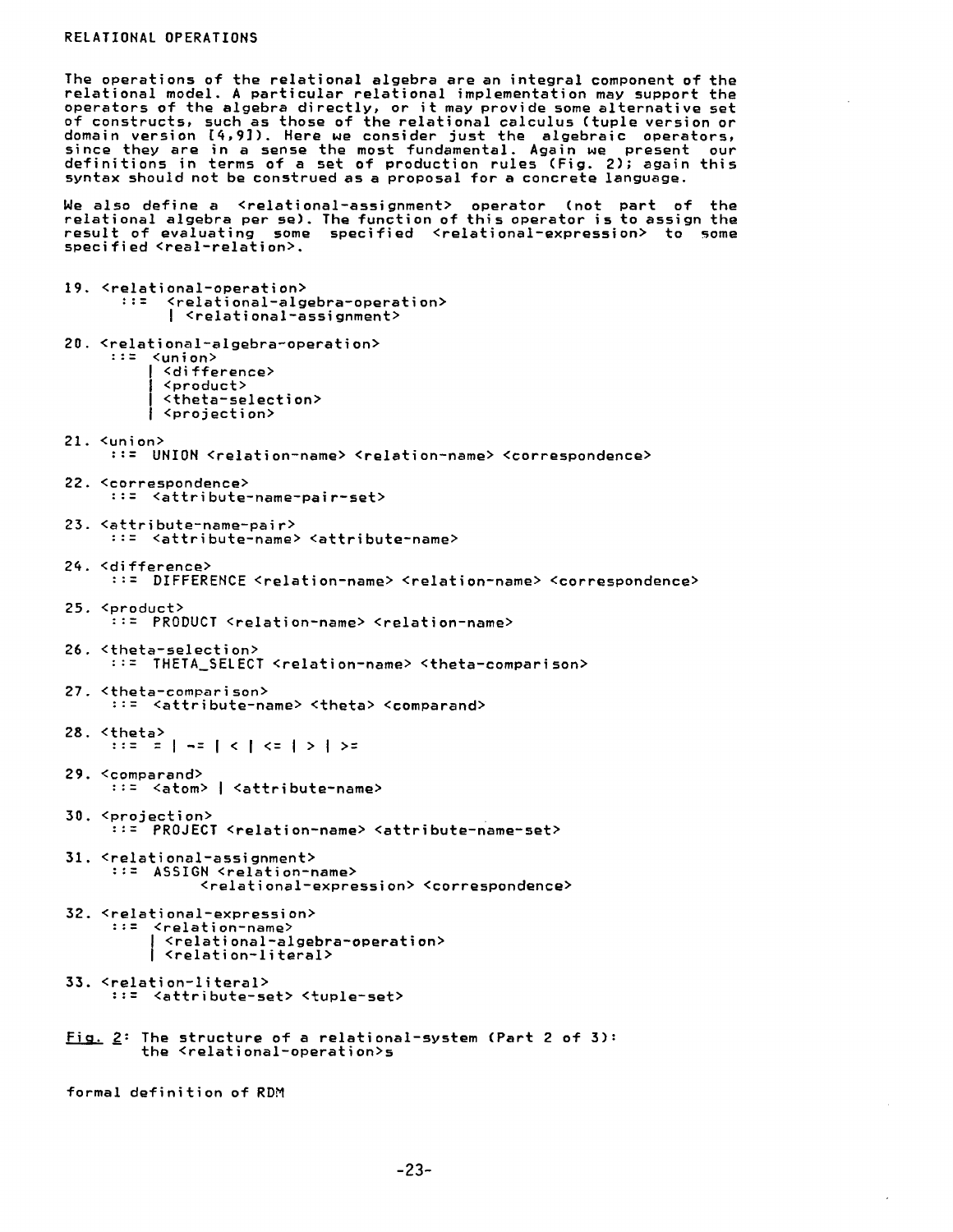Before explaining Fig. 2 in detail, we introduce a convenient simplifyi:<br>notation, which we define as follows.

• The expression  $R(A1:D1,\ldots,An:Dn)$  denotes a <relation> called  $R$ , of degree n, with <attribute-set> (AI:DI,...,An:Dn) - i.e., with <attribute>s AI, .... An, defined on <domain>s D1, .... Dn, respectively. When the <domain>s are irrelevant to the purpose at hand, we shall abbreviate the expression to just R(AI,...,An). If the <attribute>s are also irrelevant, we shall abbreviate the expression still further to simply R.

• Similarly, We shall use (Al:al,...,An:an) to denote a <tuple> of R(A1,...,An). Here al, ..., an are values of <attribute>s A1, ..., An, respectively (and are therefore drawn from <domain>s DI, .... Dn, respectively).

We shall also need the notion of union-compatibility.

 $\bullet$  Two  $\le$ relation>s of degree n, say  $R(A1, \ldots, An)$  and  $S(B1, \ldots, Bn)$ , are said to be union-compatible with respect to a correspondence C, if and only if C is a set of exactly n ordered pairs of <attribute-name>s (Ai,Bj) (i,j = 1,...,n), and the following three conditions hold:

(a) each  $\leq$  attribute-name> for R is some Ai (i = 1,...,n);

(b) each  $\leq$  attribute-name> for S is some Bj (j = 1,...,n);

(c) within each pair (Ai,Bj) of the set, the <attribute>s designated by Ai and Bj have the same corresponding <domain>.

Note that, for given R and S, there may exist more than one such C i.e., more than one correspondence satisfying conditions (a), (b), and  $(c)$ .

We now continue with our detailed explanations.

19. A <relational-operation> is either a <relational-algebra-operation> or a <relational-assignment>.

**20. A** <relational-algebra-operation> is a <union>, a <difference>, a <product>, a <theta-selection>, or a <projection>. The result of evaluating a <relational-algebra-operation> is to generate an <unnamed-relation>. As explained earlier (paragraph 18), that <unnamed-relation> possesses both an <attribute-set> and a <tuple-set>; moreover, each <tuple> in that <tuple-set> conforms to that <attribute-set>, in the sense of paragraph 15. The rules for generating the <attribute-set> and <tuple-set> are explained in paragraphs 21-50 below.

21. The <union> operator is defined as follows. Let R(AI:DI,...,A~:Dn) and 5(BI:DI,...,Bn:Dn) be two <named-relation>s that are union-compatible with respect to the correspondence C = ((A1,BI) .... ,(An,Bn)). The <union> of R and S over this particular correspondence, denoted UHION(R,S,C), is an <unnamed-relation> in which:

(a) the <attribute-set> is (UI:D1,...,Un:Dn), where each Ui is (arbitrarily) that one of the pair (Ai,Bi) that precedes the other in lexicographic ordering;

(b) the <tuple-set> is defined as follows. The <tuple> (Ul:u1,...,Un<sup>;</sup> appears in the *<tuple-set>* if and only if the <tuple> *(Al:ul,...,An:un)*  appears in R or the <tuple> (Bl:ul, .... Bn:un) appears in \$ (or both).

22. See the definition of union-compatibility, earlier.

23. See the definition of union-compatibility, earlier.

2q. The <difference> operator is defined as follows. Let R(AI:D1 .... ,An:Dn) and S(BI:D1 .... ,Bn:Dn) be two <named-relation>s that are union-compatible with respect to the correspondence C = ((AI,BI) .... ,(An,Bn)). The <difference> of R and 5 over this particular correspondence, denoted DIFFERENCE(R,5,C), is an <unnamed-relation> in which: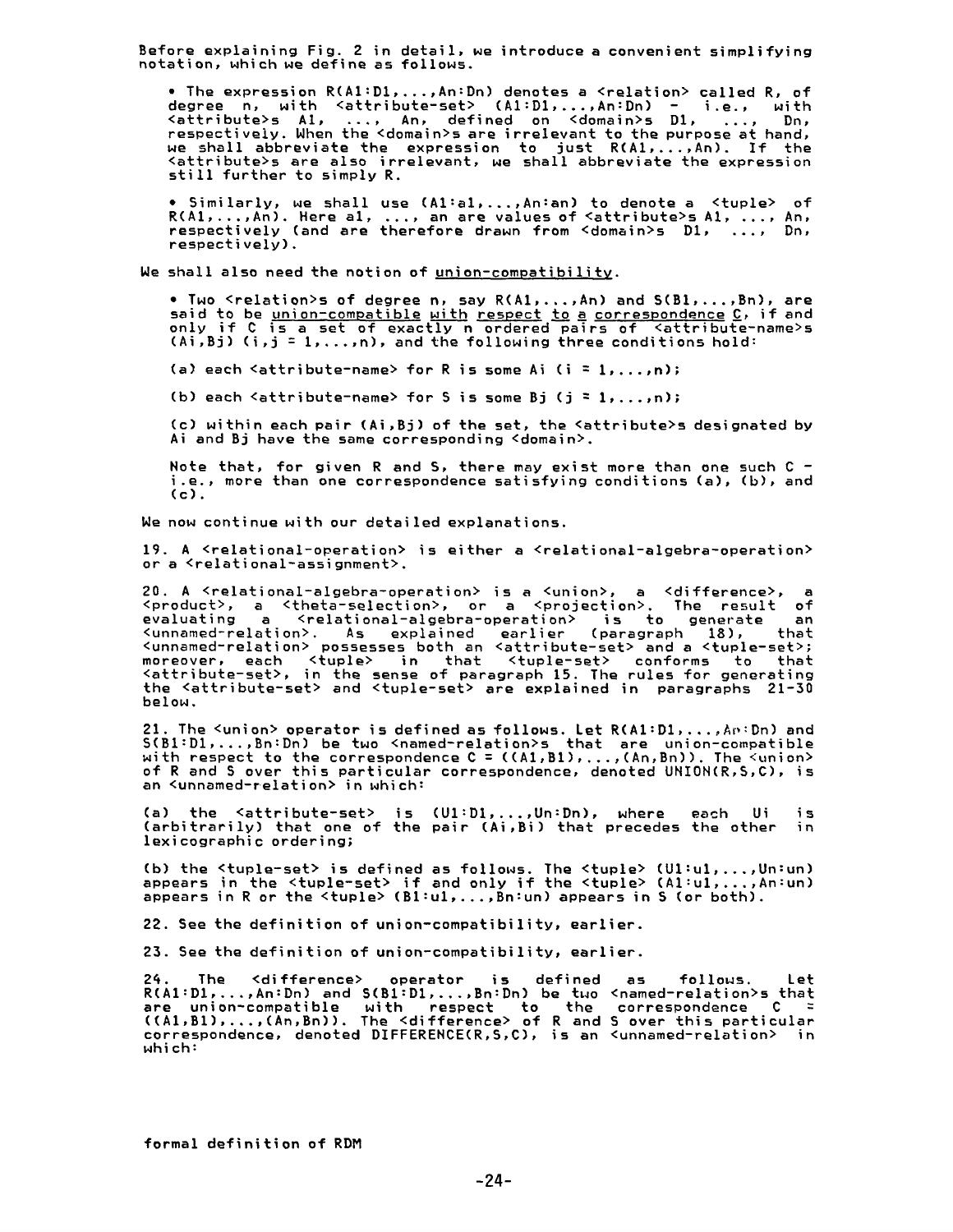**(a)** the <attribute-set> is (AI:DI,...,An:Dn);

**(b)** the <tuple-set> is defined as follows. The <tuple> (Al:al .... ,An:an) appears in the <tuple-set> if and only if it appears in R and the <tuple> (Bl:al .... ,an:an) does not appear in 5. Note that the <difference> of S and R over C, DIFFERENCE(S,R,C), is also defined.

25. The <product> of two <u>differently-named</u> <named-relation> R(AI:DI,...,Am:Dm) and S(BI:EI,...,Bn:En), denoted PRODUCT(R,S), is an <unnamed-relation> in which:

(a) the <attribute-set> is (RA1:D1,...,RAm:Dm,SB1:E1,..., SBn:En) - note the attribute renaming, which guarantees that <attribute-name>s in the <attribute-set> of the <product> are unique;

(b) the <tuple-set> is defined as (RAI:al .... ,RAm:am,SBl:bl, .... SBn:bn) appears only if the <tuple> (Al:al,...,Am:am) appears (Bl:bl,...,Bn:bn) appears in S. follows. The <tuple> in the <tuple-set> if and in R and the <tuple>

Note 1: The <product> as defined above represents what is sometimes called the extended Cartesian product.

Note 2: We assume the existence of an aliasing operator, which permits the introduction of a new <relation-name> for a given <named-relation>. Such an operator is discussed informally in [5]. If it is necessary to form the <product> of some <named-relation> R with itself, the aliasing operator can be used to create an alias, S say, for R, so that the <product> can still be expressed in terms of two different <relation-name>s.

26. The <theta-selection> operator is defined as follows. Let R(A1:D1,...,An:Dn) be a <named-relation>. Let <u>theta</u> denote any one of the<br>comparison operators =, ¬=, <, <=, >, and >=. Let <u>theta-comparison</u> denote any comparison of the form "Ai <u>theta</u> vi", where vi is either a <domain-value> from Di or is another <attribute-name> Aj of R also defined on Di (i,j = 1,...,n). (We assume that <u>theta</u> is applicable to Di.) The<br><theta-selection> of R with respect to this particular theta-comparison, THETA SELECT(R, Ai theta vi), is an <unnamed-relation> in which:

(a) the  $\langle$ attribute-set> is  $(A1:D1, \ldots, An:Dn)$ ;

(b) the <tuple-set> is defined as follows. The <tuple> (Al:al,...,An:an) appears in the <tuple-set> if and only if it appears in R and "Ai theta vi" evaluates to true for this <tuple>.

27. See paragraph 26.

28. See paragraph 26.

29. See paragraph 26.

30. The  $\leq$  rojection> operator is defined as follows. Let  $R(A1, \ldots, An)$  be a <named-relation>, and let (Ai,...,Aj) be a subset of the <attribute-name>s specified in the <attribute-set> of R. The <projection> of R over this subset, denoted PROJECT(R,(Ai,...,Aj)), is an <unnamed-relation> in which:

(a) the  $\texttt{~cattribute-set>}$  is  $(Ai:Di, \ldots, Aj:Dj)$ , where each Dk  $(k = i, \ldots, j)$ is the Dk corresponding to Ak in the  $\leq$  attribute-set> of R;

(b) the <tuple-set> is defined as follows. The <tuple> (Ai:ai .... ,Aj:aj) appears in the <tuple-set> if and only if a <tuple> exists in the <tuple-set> of R having ai as its Ai-value, ..., aj as its Aj-value.

31. The <relational-assignment> operator is defined as follows. The <relationmname> must be the <name> of a <real-relation>, R say. Let R have <attribute>s A1, ..., An. Let X be a <relational-expression> and let C be a <correspondence>. The <relational-assignment> of X to R in accordance with C, denoted ASSIGN(R,X,C), causes the existing <tuple-set> of R to be replaced by a new <tuple-set>, as follows:

Ca) X is evaluated (see paragraph 32) and generates an <unnamed-relation>. Let us refer to this <unnamed-relation> as S, and let the <attribute>s of S be  $B1$ ,  $\dots$ ,  $Bn$ .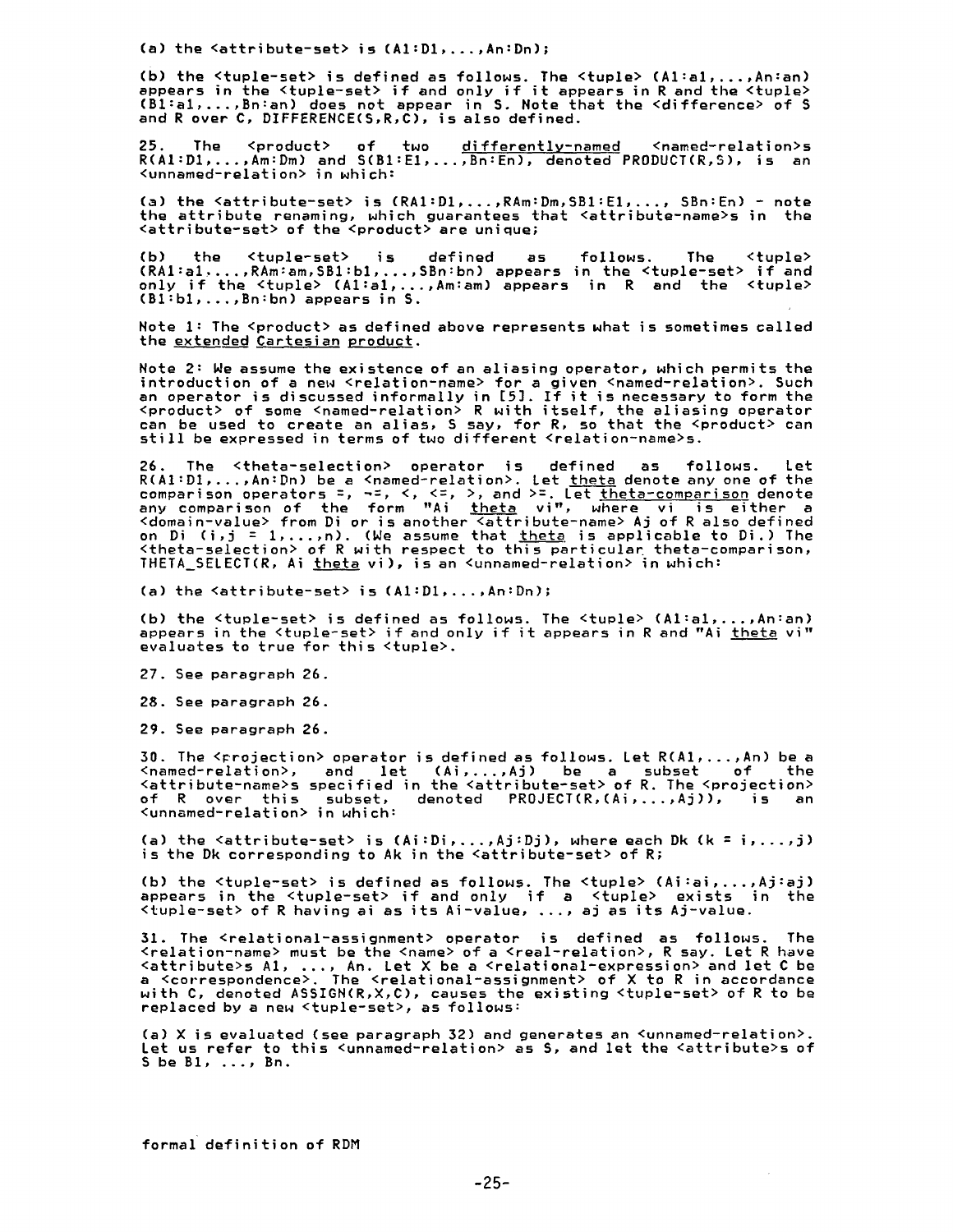(b) R and 5 must be union-compatible with respect to C. Let corresponding  $\zeta$  attribute > s of R and S under C be  $(A1, B1)$ , ...,  $(An, Bn)$ .

(c) The <tuple> (At:a1, .... An:an) appears in the new <tuple-set> of R if and only if the <tuple> (Bl:al,...,Bn:an) appears in the <tuple-set> of S.

We remark that a given <relational-assignment> will fail if the would-be new <tuple-set> of R violates any integrity constraints that are applicable to R.

32. A <relational-expression> is a <relation-name>, a <relational-algebra-operation>, or a <relation-literal>. The result of evaluating a <relational-expression> is to generate an <unnamed-relation>, as explained earlier, In the case of a <relation-name>, the <unnamed-relation> has an <attribute-set> and a <tuple-set> identical to those of the designated <named-relation>. In the case of a <relational-algebra-operation>, it has an <attribute-set> and a <tuple-set> that are derived in accordance with paragraphs 21-30 above. In the case of a <relation-literal>, the <unnamed-relation> has an <attribute-set> and a <tuple-set> as specified by that <relation-literal> (see paragraph 33).

33. A <relation-literal> consists of an <attribute-set> and a set of<br><tuple>s. Each <tuple> in the <tuple-set> must conform to the <attribute-set>. Intuitively, <relation-literal>s permit the insertion of new <tuple>s into the <relational-database> (via a <union> operation), and the deletion of existing <tuple>s from the <relational-database> (via a <difference> operation).

RELATIONAL ALGEBRA: ADDITIONAL OPERATORS

Our formal definitions have deliberately restricted themselves to a very primitive (but relationally complete [q]) set of operations. In practice, a relational <u>implementation</u> should provide various refinements on thi: primitive version, for both usability and efficiency. We consider some such refinements very briefly.

• Intersection, join, division

The relational algebra as usually defined includes not only the operators defined above, but also the operators <u>intersection</u>, <u>join</u>, and <u>divisio</u> [2]. We excluded these latter operators from our formalism because they are not true primitives - each can be defined in terms of the other operators, as shown in [5]. However, the <u>join</u> operator is so important in practice that we give a definition of it here, for purposes of reference. (Actually, as we shall see, the term "join" is used generically to refer to several related but distinct operators.) Let relatior R(A1,...,Ai:D,...,Am) and S(B1,...,Bj:D,...,Bn) be such that attribute Ai and Bj are defined on the same domain D. Let <u>theta</u> be any one of the comparison operators =, ~=, <, <=, >, and >= that is applicable to domain D. The <u>theta-join</u> of R on Ai with S on Bj, THETA\_JOIN(R, S, Ai <u>theta</u> Bj), is an unnamed-relation with attribute-set as for PRODUCT(R,5). The tuple-set in this relation consists of aJl tuples

(RA1:a1,...,RAi:ai,...,RAm:am,SB1:b1,...,SBj:bj,...,SBn:bn)

such that (Al:al, ..., Ai:ai, ..., Am:am) appears in the current tuple-set of R, (B1:bl,...,Bj:bj,...,Bn:bn) appears in the current tuple-set of S, and "ai <u>theta</u> bj" evaluates to true. (The theta-join of R and S is thus obtained by taking the product of R and S and then applying a theta-selection to it.)

If <u>theta</u> is equality, the theta-join is said to be an <u>equijoin</u>. In the case of the equijoin, the projections of the result on Ai and on Bj are necessarily identical. Let C be the set of all attributes of the equijoi <u>except</u> Ai (or except Bj). The projection of the equijoin on C is calle**d** the natural join of R and S (on Ai and Bj).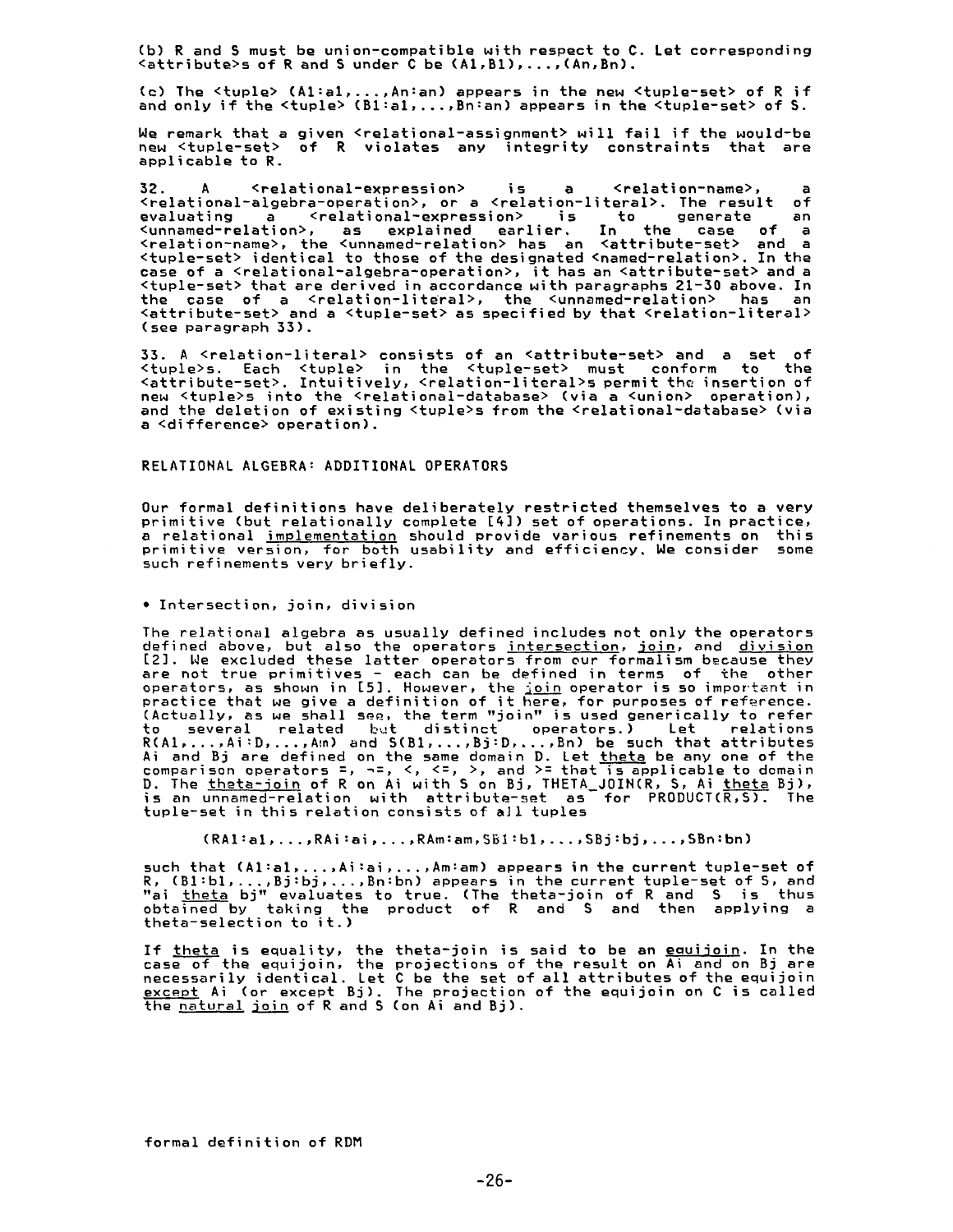• Extended and combined operations

It is desirable to provide shorthand equivalents for commonly-occurring sequences of the primitive operations. We note some possible shorthands here:

- allow the operands of the relational-algebra-operations to be specified as arbitrary relational-expressions, enclosed in parentheses if necessary to avoid ambiguity, instead of only ,as relation-names;

- introduce an extended "selection" operator in which the second operand is an arbitrary Boolean combination of fhefa-comparisons;

- introduce an analogously extended "join" operator;

**-** allow the target for relational-assignment to be a virtual-relation as well as a real-relation (for "updatable" virtual-relations);

**-** introduce explicit "insert," "delete," and "update" operations, instead of relying purely on relational-assignment and appropriate use of the union and difference operators.

• Operators to handle null values

The relational algebra as defined by Codd in [2] includes certai additional operators for dealing with null values - for example, a "maybe" version of THETA\_SELECT that selects tuples for which the thefa-comparison evaluates to unknown, rather than to true. As indicated earlier, however, we omit detailed discussion of null values - and their effect on the relational algebra, in particular - from this paper. See reference [7].

#### RELATIONAL RULES

As already indicated, the basic relational model includes two general integrity rules. (A specific relational-system will typically also include some specific "local" integrity rules.) Ne define the two general rules here (Fig. 3). Our definitions are in the spirit of reference [2]; regarding Rule 2 ("referential integrity"), however, it has been suggested that the formalism of [2] is not entirely satisfactory [8]. We content ourselves here with pointing out that Rule 2 is not a complete control in itself on the referential integrity problem; loosely speaking, it is "necessary but not sufficient" (that is, a database could conform to the requirements of Rule 2 and yet still be in violation of some referential constraint). Reference [6] contains a detailed discussion of this topic and presents a more general proposal for expressing referential constraints - a proposal, incidentally, that (unlike Rule 2 as defined here) does not require the notion of "primary domain" at all.

Note that the two rules refer to <real-relation>s only, not to <virfual-relation>s and not to <unnamed-relation>s.

.Integrity Rule 1 (entity integrity)

• Let <attribute> A of <real-relation> R be a component of the  $\langle primary\text{-}key\rangle$  of R. Then  $\langle$ attribute $\rangle$  A cannot accept null values. That is, no  $\tt {tuple>}$  of R can include an  $\tt {attribute-value>}$  in which the <attribute-name> is A and the <domain-value> is null.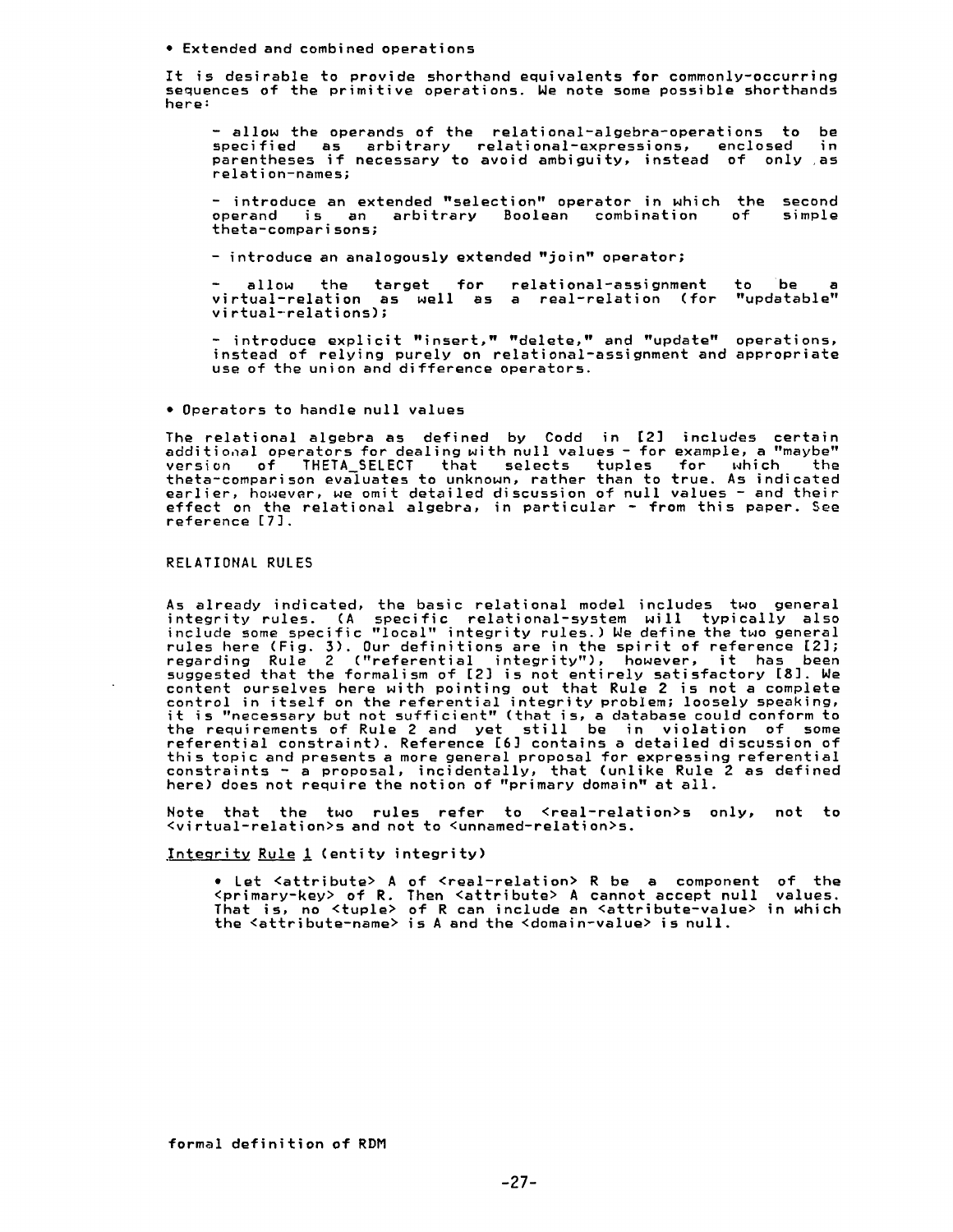Inteqrity Rule 2 (referential integrity)

• Let <domain> D be such that there exists a <real-relation> with (single-attribute) <primary-key> defined on D. Then D may optionall be designated as a <u>primary</u> <domain>.

• Now let R(...,A:D,...) be a <real-relation> with <attribute> A defined on primary <domain> D. Then every <tuple> of R must satisfy the constraint that the <domain-value> corresponding to <attribut $\epsilon$ A within that <tuple> must be either (a) null, or (b) equal to <u>k</u>,<br>say, where <u>k</u> is the <domain-value> corresponding to the <primary-key> within some <tuple> of some <real-relation> S with <primary-key> defined on D. R and S need not be distinct. The <attribute> A of R is said to be a foreign key.

Fig. 3: The structure of a relational-system (part 3 of 5): the <relational-rule>s

### CONCLUDING REMARKS

We conclude by showing informally how the definitions given earlier lead to certain well-known and important relational properties.

• Within a given relation, no two tuples are identical (at any given time). This follows from the fact that the tuples within the relation at any given time are defined to constitute a set, and sets by definition do not contain duplicate elements.

• As a consequence of the previous point, the requirement that relations - in particular, real relations - always have a primary key is a reasonable (i.e., consistent) one. This follows from the fact that at least the combination of <u>all</u> attributes has the uniqueness property, and hence that at least one candidate key (the set of all attributes, if necessary) always exists.

• Within a given relation (more accurately, within the tuple-set of a given relation), tuples are unordered. This also follows from the fact that a relation is a set - sets by definition have no ordering.

• Within a given relation, attributes are unordered. This follows from the fact that the collection of attributes of the relation is also defined as a set.

• All attribute-values are atomic; in other words, all relations are normalized. Equivalently, all relations are in first normal form. This level of normalization is required by the relational algebra. Higher levels, such as 4NF [I0], are useful for database design purposes but are not an intrinsic part of the relational model per 5e.

# ACKNOWLEDGMENTS

I am grateful to Addison-Wesley Publishing Company for permission to base this paper on material that is due to appear in the forthcoming book "Developments in Database Technology" (tentative title). I am also grateful to my colleagues Ted Codd, Bill Kent, and Phil Shaw for numerous constructive comments on earlier drafts.

### POSTSCRIPT

After the body of this paper was written, my attention was drawn to the final report of the ANSI Relational Task Group [11], which contains as an appendix a formal definition of the relational model that is similar in some respects to that presented above.